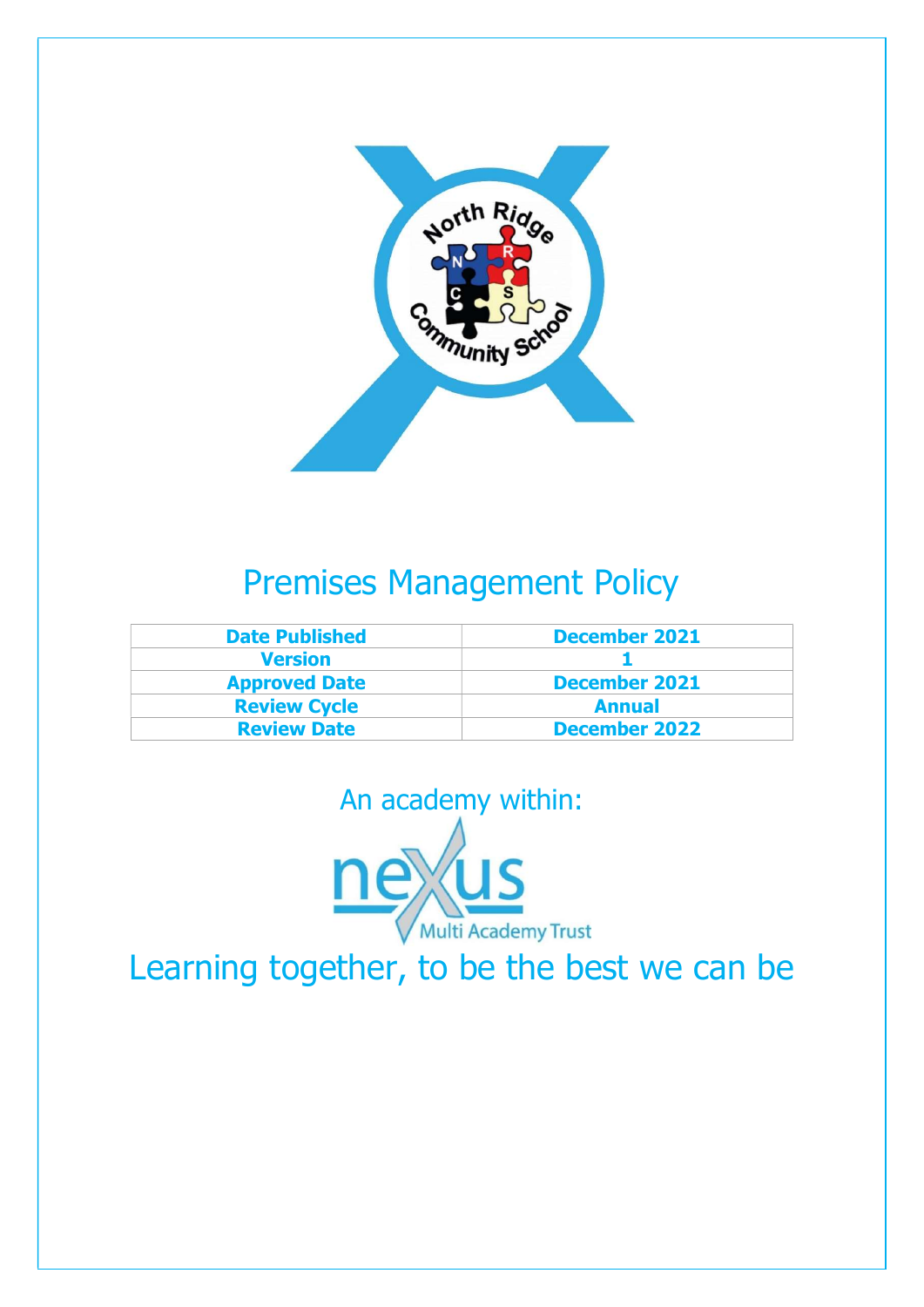



### 1. Aims

1.1.Our school aims to ensure that it:

- Manages its buildings and equipment in an efficient, legally compliant way;
- Inspects and tests buildings and equipment regularly, taking into account statutory requirements and best practice recommendations;
- Promotes the safety and wellbeing of our staff, pupils, parents and visitors through effective maintenance of buildings and equipment in accordance with the Health and Safety at Work etc. Act 1974;
- Complies with the requirements of the Education (Independent School Standards) (England) Regulations 2010, as amended;
- Engages openly with the Trust's appointed Competent Person.

# 2. Guidance

- 2.1.This document is based on the Compliance Monitoring in Council Buildings report from the Federation of Property Societies, which provides an overview of the legislation and compliance requirements related to premises management in schools. It is also based on the Education and Skills Funding Agency's Essential School Maintenance guidance for schools.
- 2.2. This policy complies with our funding agreement and articles of association.

### 3. Roles and responsibilities

- 3.1.The Board of Directors through delegated responsibilities to the Local Governing body – Executive Headteacher, Head of School and the school office manager will ensure this premises management policy is properly implemented, and that tests and inspections are carried out in accordance with this policy. The Trust appointed Competent Person will provide independent assessment and assurance to the Board of Directors and Chief Executive Officer of compliance.
- 3.2.The Executive Headteacher, Head of School and office manager are responsible for ensuring relevant risk assessments are conducted and for reporting to the governing board, as required.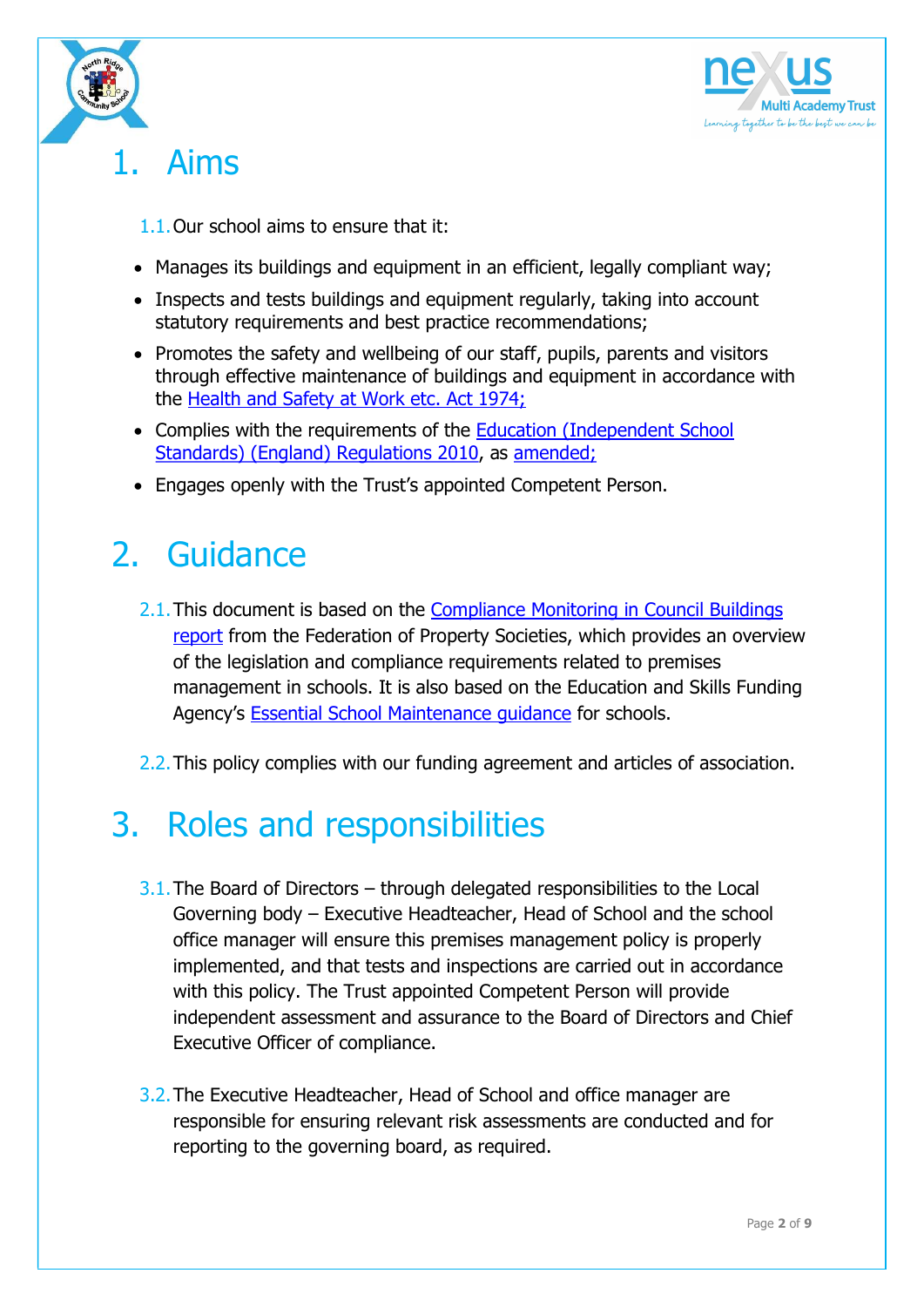



- 3.3.The school office manager is responsible for:
- Inspecting and organising the maintenance of the school premises;
- **•** Organise repairs and maintenance;
- Be the first point of contact for any issues with the premises;
- **Conducting and keeping a record of risk assessments and incident logs related** to the school premises;
- Liaising with the Headteacher about what actions need to be taken to keep the school premises safe;
- 3.4.This list is not intended to be exhaustive

#### 4. Inspection and testing

- 4.1.The school maintains accurate records and details of all statutory tests which are undertaken. This includes relevant paperwork and certificates.
- 4.2.All requirements and recommendations highlighted in inspection reports and certificates are reviewed and acted on as necessary.
- 4.3.As part of the records of completed works, the school includes the dates when the works were undertaken and the details of the individual or company who completed them, along with their qualifications/certifications and/or experience.
- 4.4. The table below sets out the issues to inspect, the inspection frequency and the person responsible for checking each issue.

| <b>Issue to inspect</b>  | <b>Frequency</b>                                   | <b>Person responsible</b> |
|--------------------------|----------------------------------------------------|---------------------------|
| Air conditioning systems | All are inspected once<br>annually                 | School office manager     |
| Asbestos register        | A risk assessment takes<br>place annually and when | School office manager     |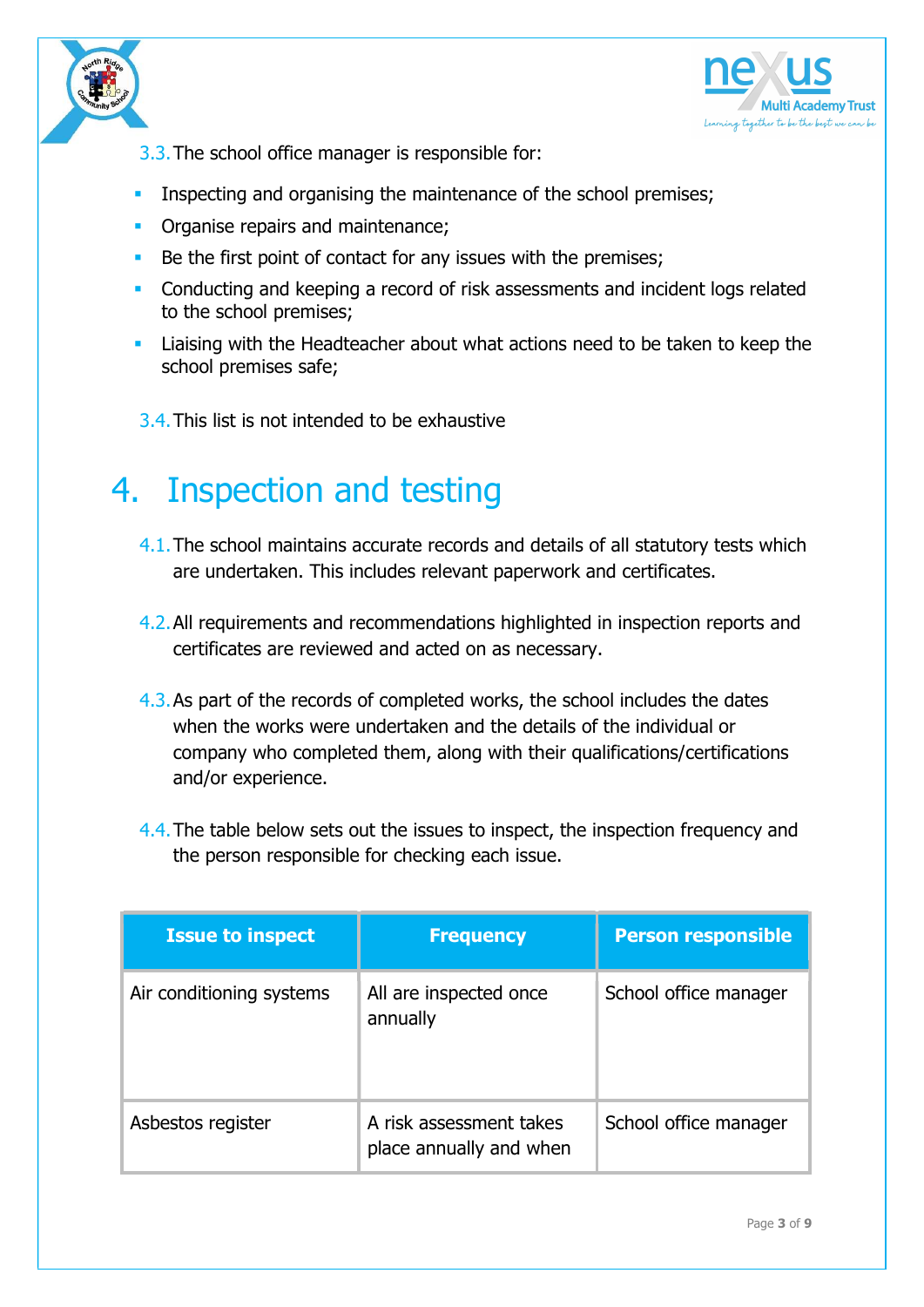

| <b>Issue to inspect</b>              | <b>Frequency</b>                                                                                                                                                                                                                                                                                                                                                                                                                                       | <b>Person responsible</b> |
|--------------------------------------|--------------------------------------------------------------------------------------------------------------------------------------------------------------------------------------------------------------------------------------------------------------------------------------------------------------------------------------------------------------------------------------------------------------------------------------------------------|---------------------------|
|                                      | any changes to the<br>building take place.<br>The asbestos register is<br>updated accordingly.                                                                                                                                                                                                                                                                                                                                                         |                           |
| Electrical testing and<br>inspection | A <b>PAT</b> exercise takes place<br>annually.<br>The schematic of the<br>supply route and primary<br>distribution is updated<br>annually.<br>Fixed wiring and all<br>distribution boards and<br>safety devices are<br>inspected annually. All<br>fixed wiring and all<br>distribution boards are<br>tested at least once every<br>5 years.<br>Testing of all distribution<br>boards in mobile<br>accommodation is<br>conducted on an annual<br>basis. | School office manager     |
| <b>Extraction systems</b>            | Dust extraction equipment<br>is tested and inspected on<br>an annual basis.<br>Local exhaust ventilation<br>is inspected every 14<br>months.                                                                                                                                                                                                                                                                                                           | School office manager     |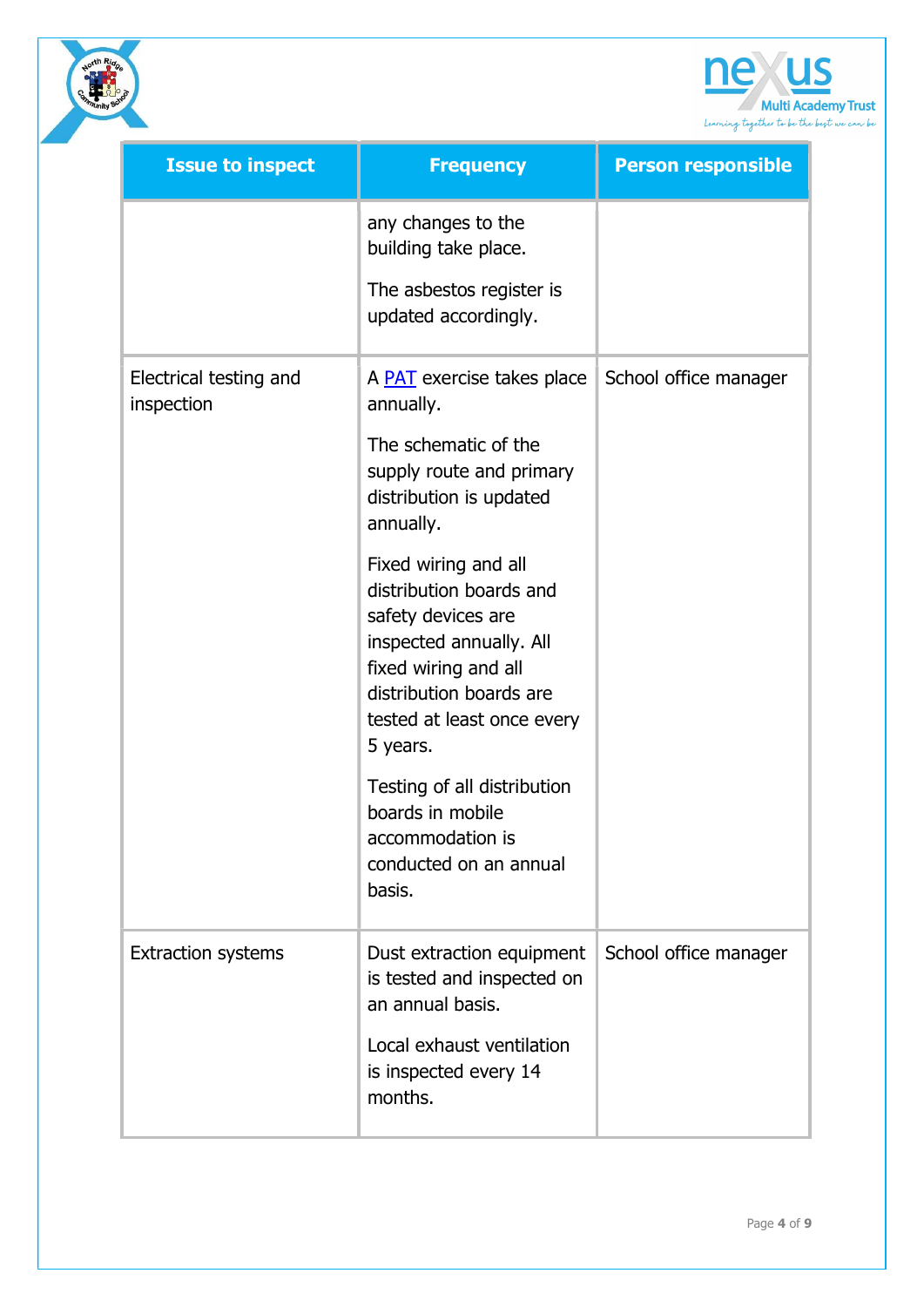

| <b>Issue to inspect</b>             | <b>Frequency</b>                                                                                                                                                                                       | <b>Person responsible</b>               |
|-------------------------------------|--------------------------------------------------------------------------------------------------------------------------------------------------------------------------------------------------------|-----------------------------------------|
| Fire safety                         | Our fire risk assessment is<br>updated when any<br>changes are made that<br>might impact fire safety.                                                                                                  | School office manager                   |
|                                     | Fire detection and alarm<br>systems are tested<br>weekly. All call points are<br>tested over a 13-week<br>cycle. Formal quarterly<br>and annual inspections are<br>completed by a competent<br>person. | School office manager /<br>site manager |
| Fire doors are inspected<br>weekly. |                                                                                                                                                                                                        | Site manager                            |
|                                     | Fire extinguishers are<br>inspected and maintained<br>on an annual basis.                                                                                                                              | School Office manager<br>arranges       |
|                                     | Fire blankets are inspected<br>annually and replaced as<br>required.                                                                                                                                   |                                         |
|                                     | Facilities for the fire<br>service, including dry<br>risers, access for<br>emergency vehicles, and<br>emergency switches for<br>installations, are<br>maintained and tested<br>annually.               |                                         |
|                                     | Lightning conductors are<br>inspected and electrically<br>tested on an annual basis<br>by a competent person.                                                                                          |                                         |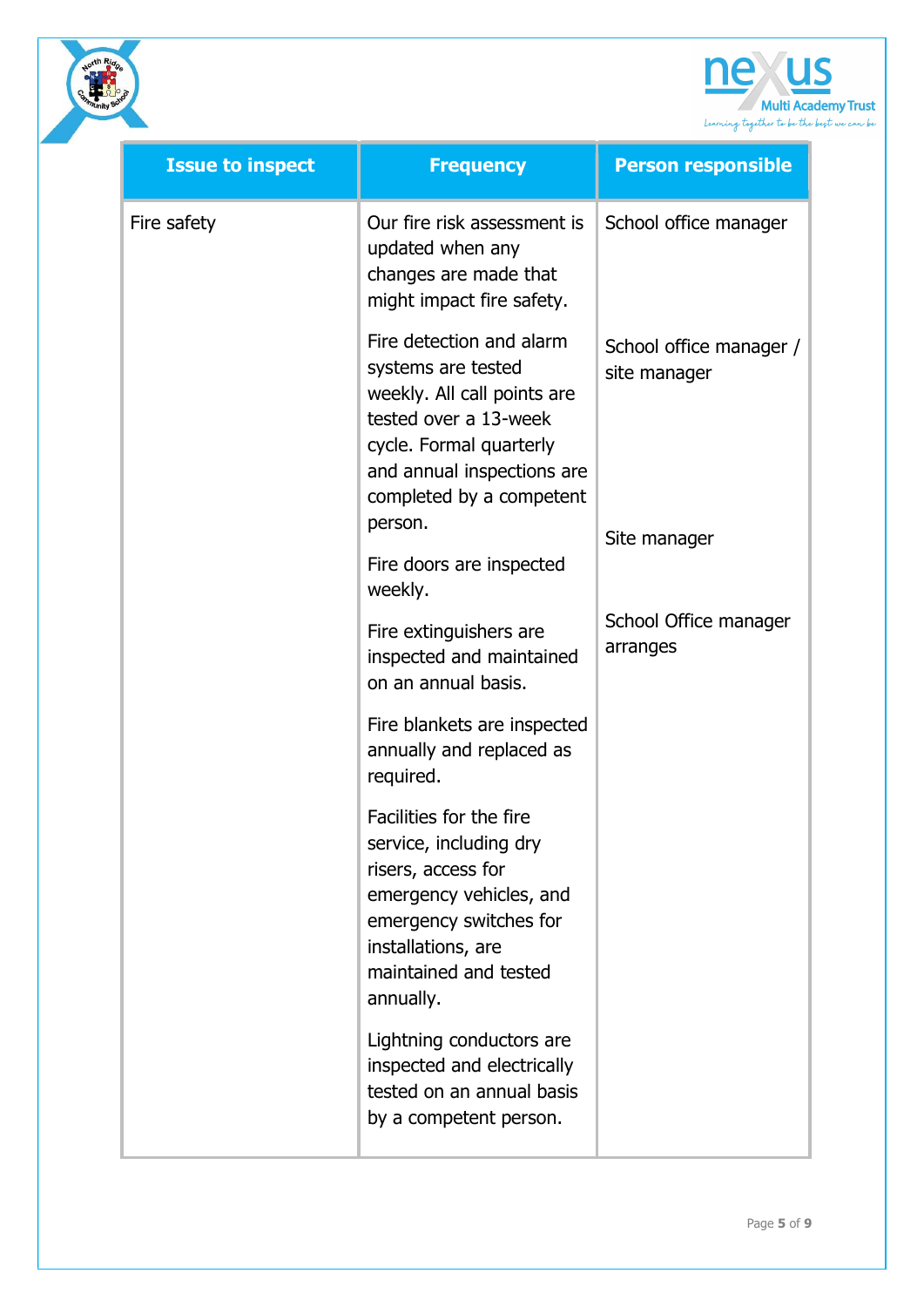

|                         | Learning together to be                                                                                                                                                                                                                                                                                                                                                                                           |                                       |
|-------------------------|-------------------------------------------------------------------------------------------------------------------------------------------------------------------------------------------------------------------------------------------------------------------------------------------------------------------------------------------------------------------------------------------------------------------|---------------------------------------|
| <b>Issue to inspect</b> | <b>Frequency</b>                                                                                                                                                                                                                                                                                                                                                                                                  | <b>Person responsible</b>             |
| First aid equipment     | First aid equipment is<br>inspected every term. Any<br>equipment which has<br>passed its expiry date is<br>replaced.                                                                                                                                                                                                                                                                                              | School office manager/<br>Admin staff |
| Gas safety              | Gas safety inspections are<br>completed and certificates<br>obtained as required by<br>law (including annual test<br>certificates for boilers).<br>Gas appliances are<br>identified and their<br>location recorded on an<br>annual basis.<br>All gas appliances are<br>serviced annually.<br>A visual condition<br>inspection (and testing if<br>required) is conducted on<br>gas pipework on an<br>annual basis. | School office manager                 |
| Lighting systems        | <b>Emergency lighting</b><br>systems are inspected and<br>tested on a monthly basis<br>by the premises manager.<br>There is a 1 hour duration<br>test once every 6 months,<br>which includes a 3 hour<br>battery test by a<br>competent person. A full<br>duration test takes place<br>annually.                                                                                                                  | School office manager                 |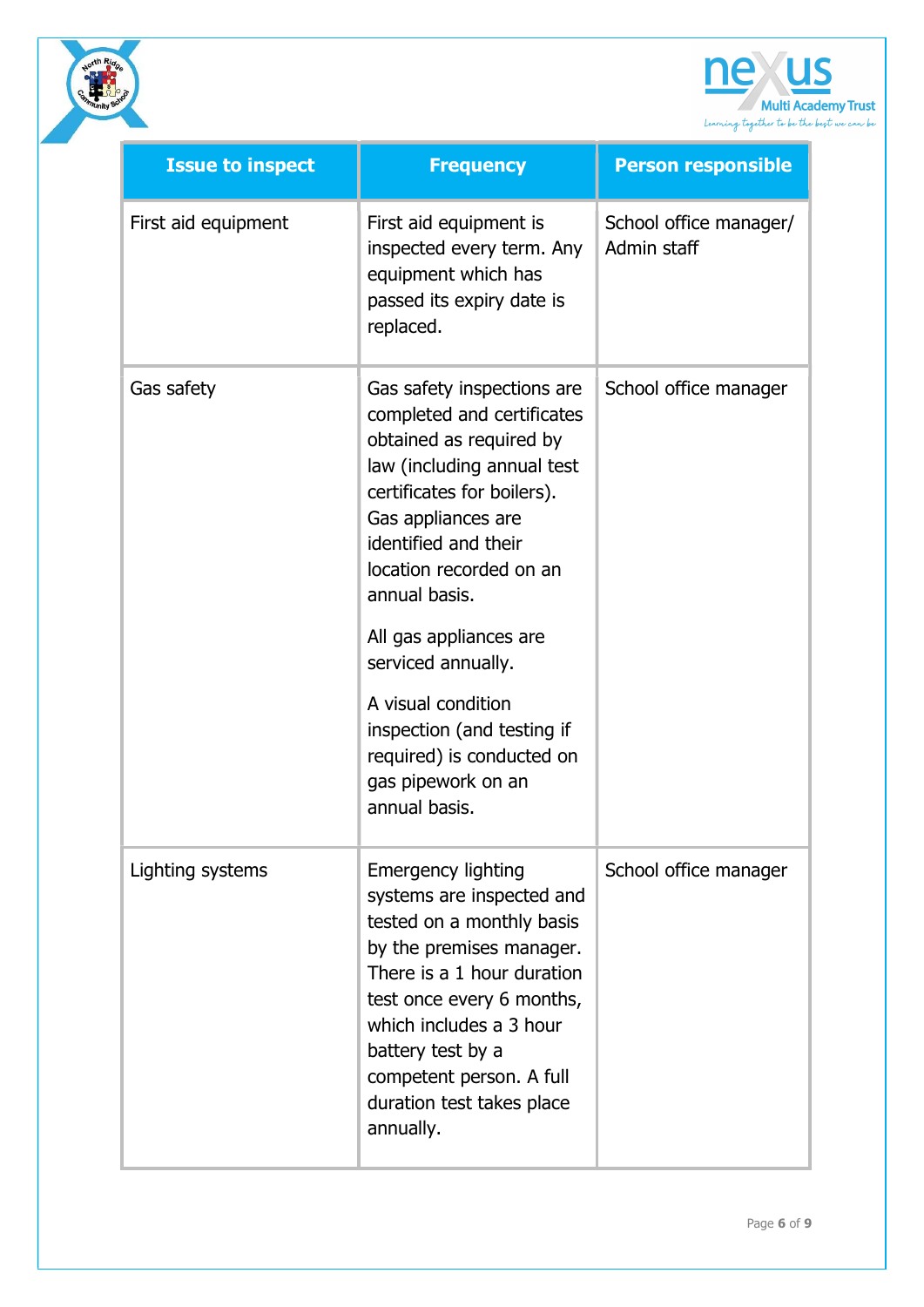



| <b>Issue to inspect</b>                          | <b>Frequency</b>                                                                                                                                                                                                                                                | <b>Person responsible</b> |
|--------------------------------------------------|-----------------------------------------------------------------------------------------------------------------------------------------------------------------------------------------------------------------------------------------------------------------|---------------------------|
| Mobile accommodation                             | A structural inspection of<br>any mobile<br>accommodation is<br>conducted on an annual<br>basis.                                                                                                                                                                | School office manager     |
| Playground and<br>gymnasium equipment<br>(fixed) | Fixed playground and<br>gymnasium equipment is<br>inspected and tested<br>annually.                                                                                                                                                                             | School office manager     |
| Water hygiene and safety                         | For cold water systems,<br>the plan of primary<br>pipework and main<br>isolation points is updated<br>annually. A visual<br>condition and compliance<br>inspection is undertaken<br>on an annual basis, as is a<br>tank condition and<br>compliance inspection. | School office manager     |
|                                                  | For hot water systems, a<br>visual condition inspection<br>is conducted on an annual<br>basis.                                                                                                                                                                  |                           |
|                                                  | Maintenance checks are<br>also carried out on all<br>pipework devices annually.                                                                                                                                                                                 |                           |
|                                                  | Water quality checks, and<br>water and surface<br>temperature checks, are<br>completed at a frequency<br>to be determined by our                                                                                                                                |                           |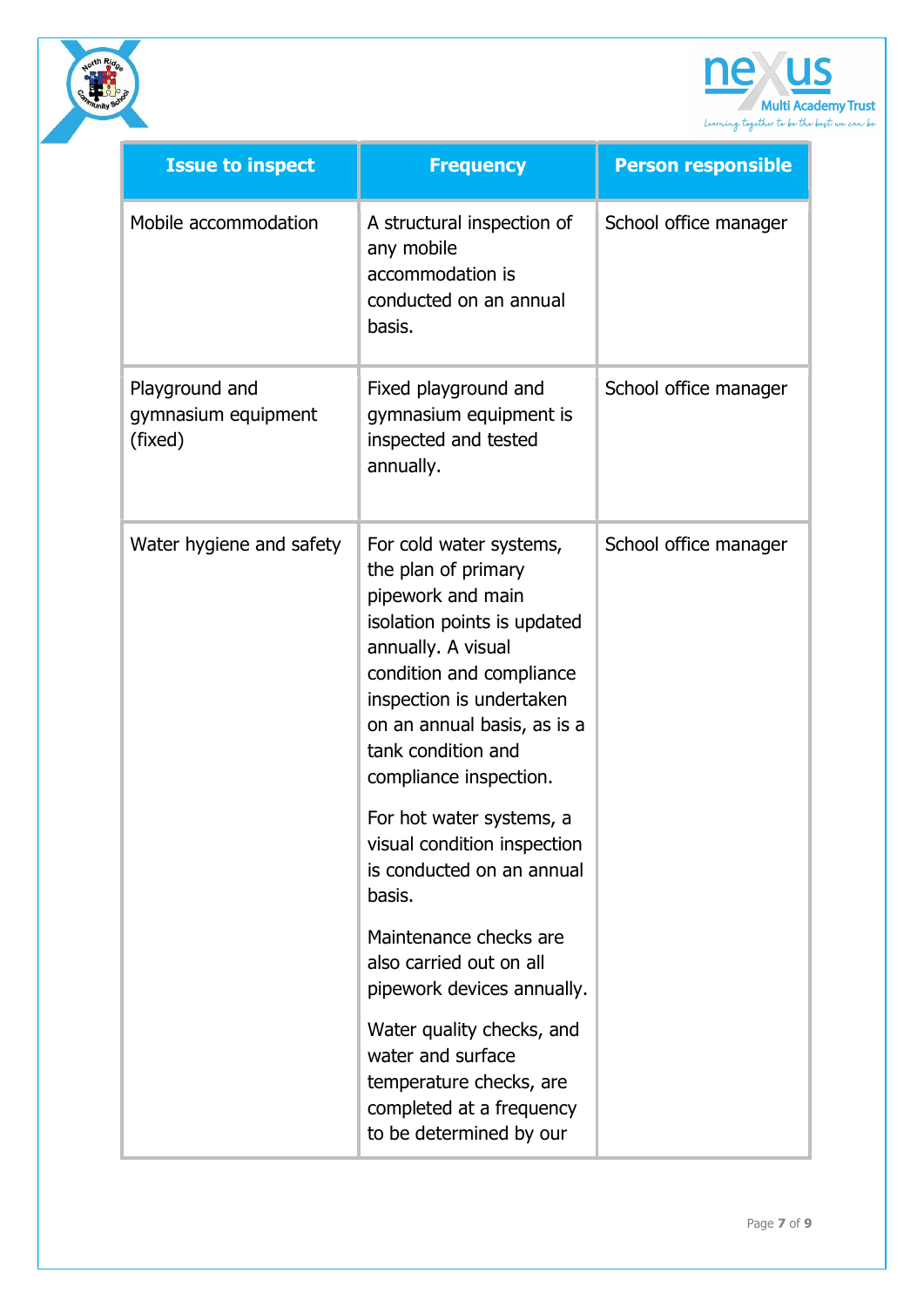

| <b>Issue to inspect</b> | <b>Frequency</b>                                                                                                                                                                                                                              | <b>Person responsible</b> |
|-------------------------|-----------------------------------------------------------------------------------------------------------------------------------------------------------------------------------------------------------------------------------------------|---------------------------|
|                         | water safety risk<br>assessment.                                                                                                                                                                                                              |                           |
| Workstation assessments | Staff workstations are<br>analysed to assess any<br>health and safety risks<br>whenever a new staff<br>member is appointed, and<br>also whenever a staff<br>member is relocated to a<br>different area or<br>significant changes are<br>made. | School office manager     |
| Working at height       | Equipment used for<br>working at height is<br>inspected and tested on<br>an annual basis.                                                                                                                                                     | School office manager     |

# 5. Risk assessments and other checks

- 5.1.In addition to the risk assessments the school is required to have in place we ensure we have risk assessments in place, regularly updated, to cover:
- **Car parking and vehicle/pedestrian segregation**

5.2.The school also ensures further checks are made to confirm the following:

- **Correct and up-to-date information is displayed in all notices**
- **Compliance with the Construction (Design and Management) Regulations 2015** on letting of a construction project
- **Contractors have the necessary qualifications to carry out the specified work**
- **Compliance with the Equality Act 2010 when making changes or alterations to** a building or the external environment